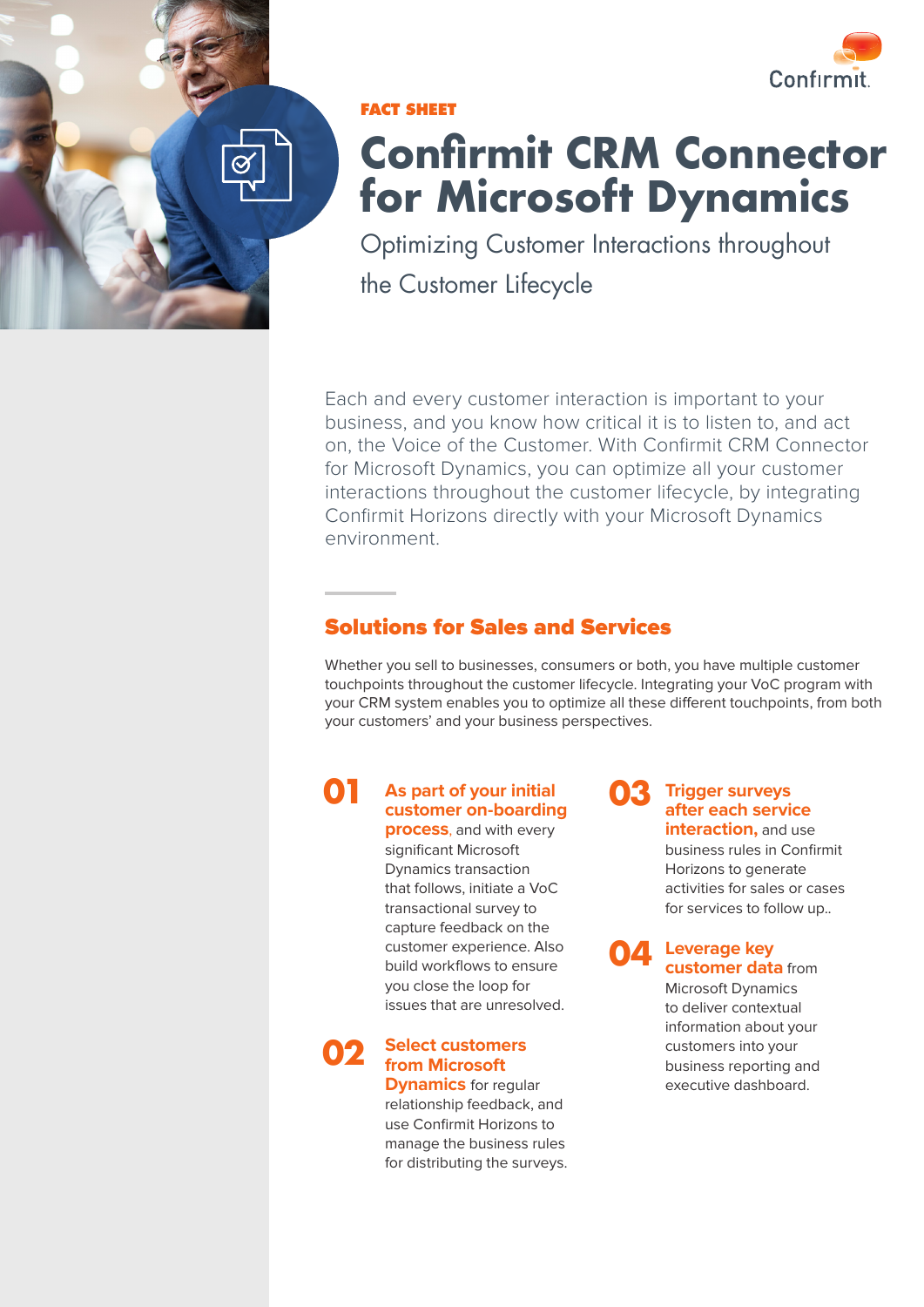## Optimized Experience for Customers

Don't frustrate customers by asking questions to which you already know the answer.

By integrating your VoC and CRM solutions, the relevant data is automatically available. This ensures that the survey is targeted to the specific environment of the customer – streamlining the process, and showing that you value them.

Similarly, you can create highly targeted customer lists to enable you to ask very specific, valuable questions. For example, you can focus on resolving localized issues – such as delivery problems that affected only customers who bought a particular product in a single region during a defined period of time – and find out exactly how the situation impacted them, and what you need to do to keep their business in future. Or build lists of customers who are coming to the end of their contract with you, and gain valuable feedback about their intention to renew while you are still able to impact that decision.

# Optimized Experience for Business Users

Many different stakeholders will benefit from an integrated CRM and VoC solution.

In a B2B environment, along with your VoC team, you will have marketing teams, new business sales and account management teams, and services and support teams all undertaking different forms of customer interaction.

With the enterprise capabilities of Confirmit Horizons, it isn't necessary for all users to have access to the CRM system, which can be prohibitively expensive. Confirmit Horizons users do not need end user access to the CRM system to pull sales and services information and deliver the required surveys, reports, dashboards and action management programs to benefit from CRM data in their job function.

The flexibility of the integrated solution ensures the right kind of access for different business users. For example:



**Sales teams** may want to work mainly in Microsoft Dynamics, while VoC and marketing teams want to access both systems



**Services teams** that use Microsoft Dynamics for case management will work in Microsoft Dynamics



### **Business users**

outside these domains will probably only need access to Confirmit Horizons.

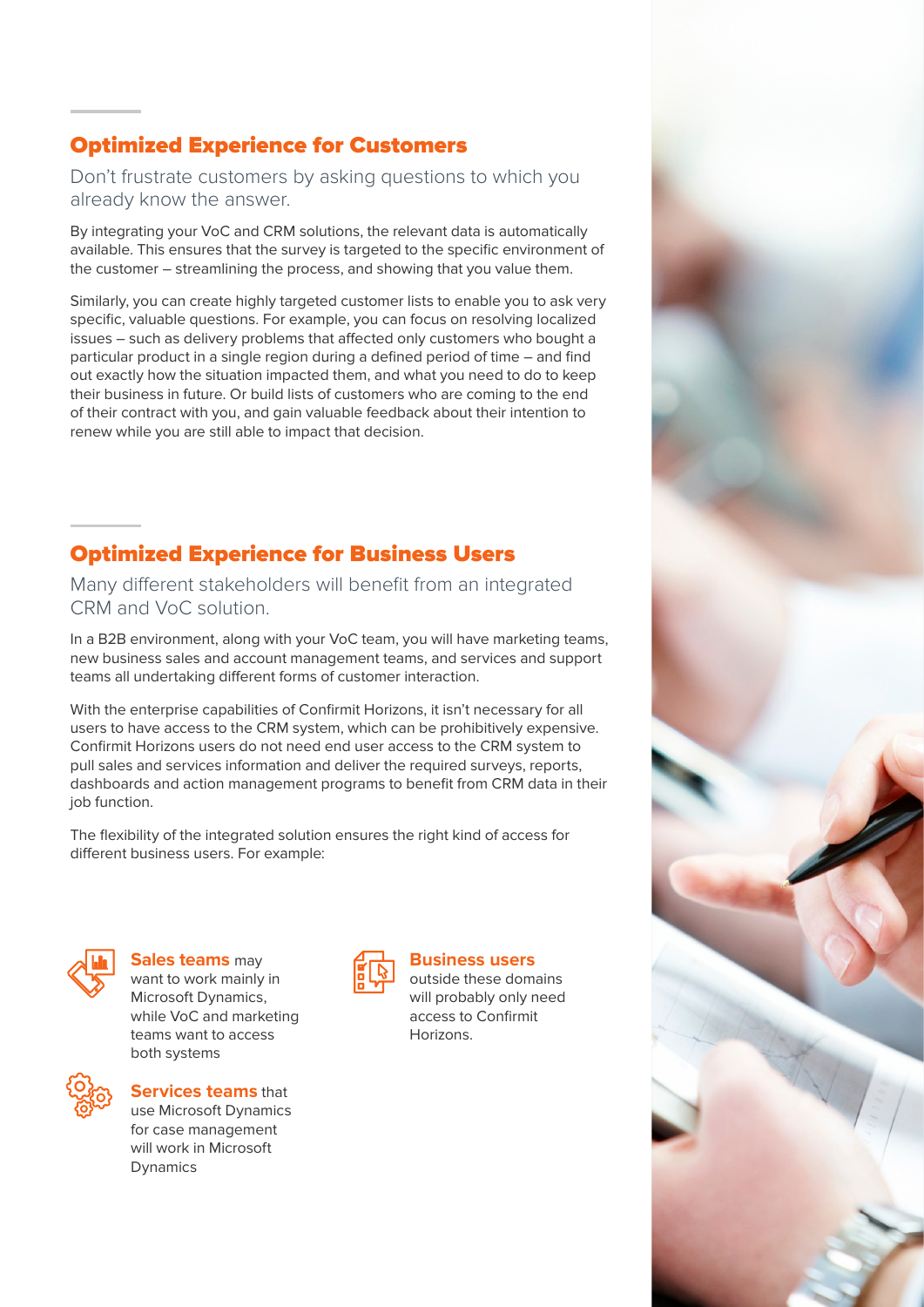

# **Optimized Customer Interactions**

All this requires an enterprise-grade VoC solution that is tightly integrated with a CRM system such as Microsoft Dynamics.

When users access their business reports, executive dashboards and business applications, they should always see the most up-to-date and relevant customer interaction data, whichever solution they work with. It should also be easy to configure and manage the integration without always having to draw on resources from the VoC software vendor. Confirmit CRM Connector for Microsoft Dynamics delivers all of this, so you can ensure that your customers get the best experiences possible.

#### **Account Managers 01**

Want to see the latest KPI scores – satisfaction, NPS®, etc. – from their customers and their contacts

**Customer Experience Teams**  Require actions triggered within Microsoft Dynamics to close the loop on issues raised by customers **02**

# **O3** Service Delivery Teams<br>Need cases automatically cre

Need cases automatically created for them when customers flag product or service issues, and they want to see the current context of the account when

responding to a service issue

#### **Senior Business Executives 04**

Must have dashboards to intelligently analyze key customer metrics alongside the VoC feedback to identify the most important drivers of satisfaction and revenue



### **Line Managers**

Want to see reports that combine key business performance metrics along with customer feedback from interactions with their team.